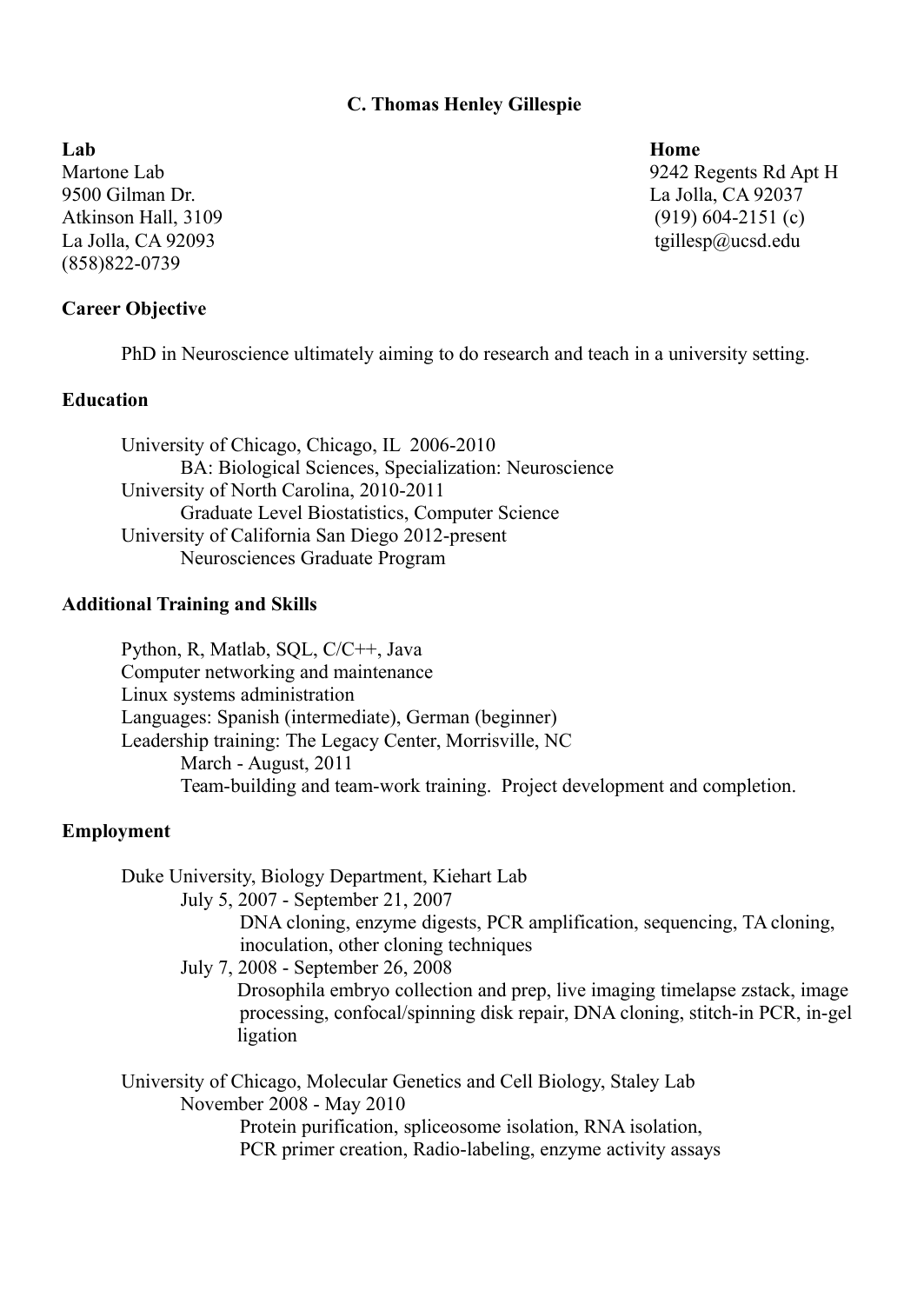Duke University, Center for Cognitive Neuroscience, Platt Lab June 2011 – April 2012 Electrophysiology: *in vivo* sharp electrode recording Microstiumlation Microinjection Non-human primate (rhesus macaque) care Circuit design and implementation for data-acquisition devices

University of California, San Diego, Department of Biology, Scanziani Lab March 2013 – May 2014 *in utero* electroporation Acute brain slice perparation *in vitro* slice electrophysiology Mouse husbandry Database design and management

University of California, San Diego, Department of Neurosciences, Martone Lab Salk Institute for Biological Studies, CNL, Sejnowski Lab

May 2014 – Present

**Neuroinformatics** Knowledge representation systems Ontology development and maintenance Formal language development Information system design and implementation

Durham Academy, Assistant Coach, JV Boys soccer, 2010 and 2011 seasons

## **Teaching**

University of Chicago, TA for BIOS 2011 Initiative, taught by Steve Kron, Spring 2008 UCSD, TA for Cellular Neurobiology, taught by Massimo Scanziani, Winter 2014 UCSD, Lecturer for Statistics for Neuroscientists, Spring 2016

## **Awards and honors**

NSF Graduate Research Fellowship Program Honorable Mention 2014 UCSD Interfaces Graduate Training Program Training Grant 2014 Research Data Alliance Data Share Fellow 2016-2017 UCSD Interfaces Runner-up for best Quick Talk 2016

#### **Publications and Presentations**

Gillespie TH, Martone ME. Measuring Knowledge in Neuroscience. Poster session presented at: FORCE2015; 2015 Jan 12-13; Oxford, UK.

Gillespie TH. Finding tools and knowledge using NIF. Invited talks at: Coastal Marine Biolabs; 2015 July 14, Aug 11, 2016 Aug 13; Ventura, CA.

Gillespie TH, Bandrowski AE, Grethe JS, Martone ME. Bringing knowledge to data. 544.01. Poster session presented at: SfN 2015; 2015 Oct 17-21; Chicago, IL.